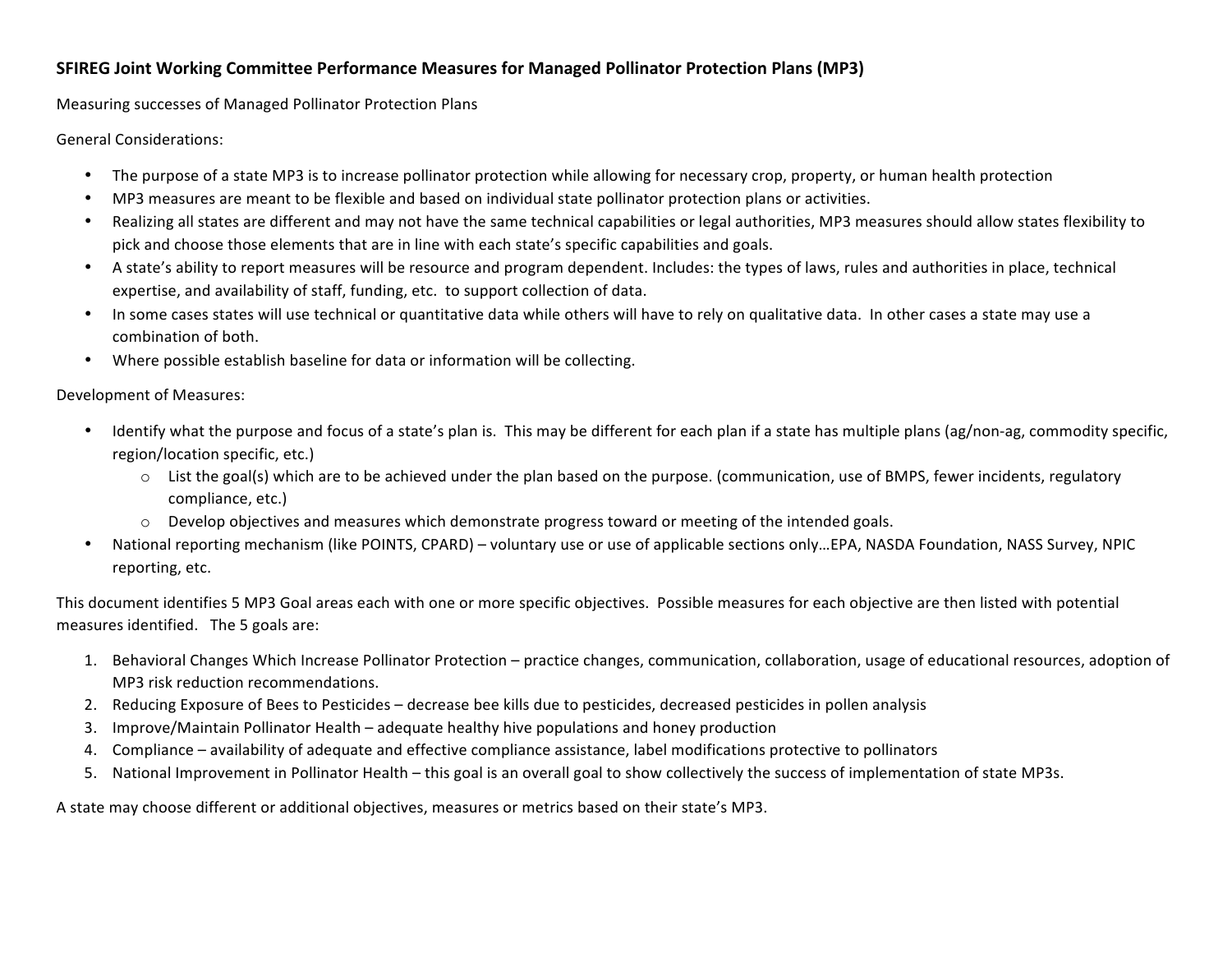| <b>Goal of MP3</b>                                               | <b>Specific Objective /</b><br><b>Element</b>                                   | <b>Target Group</b>                                                              | <b>Measure</b>                                                                                                                                                                                                                                                                                                                                                                                                                                                                                                                                                                                                                                                                                                        | <b>Potential Metrics</b>                                                                                                                                                                                                                                                                                                                                                                                                                                                                   |
|------------------------------------------------------------------|---------------------------------------------------------------------------------|----------------------------------------------------------------------------------|-----------------------------------------------------------------------------------------------------------------------------------------------------------------------------------------------------------------------------------------------------------------------------------------------------------------------------------------------------------------------------------------------------------------------------------------------------------------------------------------------------------------------------------------------------------------------------------------------------------------------------------------------------------------------------------------------------------------------|--------------------------------------------------------------------------------------------------------------------------------------------------------------------------------------------------------------------------------------------------------------------------------------------------------------------------------------------------------------------------------------------------------------------------------------------------------------------------------------------|
| 1. Behavioral Changes<br>which increase<br>pollinator protection | a. Practice Changes<br>resulting in increased<br>protections for<br>pollinators | <b>Beekeepers</b><br>-Growers<br>-Land Owners/Managers<br>-Pesticide Applicators | (1) Adoption of protective practices<br>related to pesticide application.<br>Practice changes can be<br>modifications of application timing,<br>product selection, reduced pesticide<br>applications, reduced areas, or<br>timing modifications, etc.<br>(2) Adoption of focused BMP's by<br>beekeepers and applicators<br>designed to reduce pollinator<br>exposure.<br>(3) Shift in product usage. Track<br>increased use of alternative<br>pesticides or reduction of the use<br>of current pesticides that are<br>proven risks to pollinators. Can be<br>tracked via sales records, crop<br>advisor surveys, or surveys through<br>the states or NASS.<br>It should be noted if could be due to<br>other factors. | Quantitative<br># or % aware of plan<br>$\bullet$<br># implemented change in practices<br>Types of product selected - use of<br>$\bullet$<br>lower RT<br># in compliance with regulations<br>related to bees and pesticides<br># IPM adoption in general beyond<br>protecting bees<br>Qualitative<br>Satisfaction of beekeepers/producers<br>that exposure is decreased or<br>eliminated<br>Knowledge of info available - IPM,<br>products selection, timing<br><b>Models</b><br>$\bullet$ |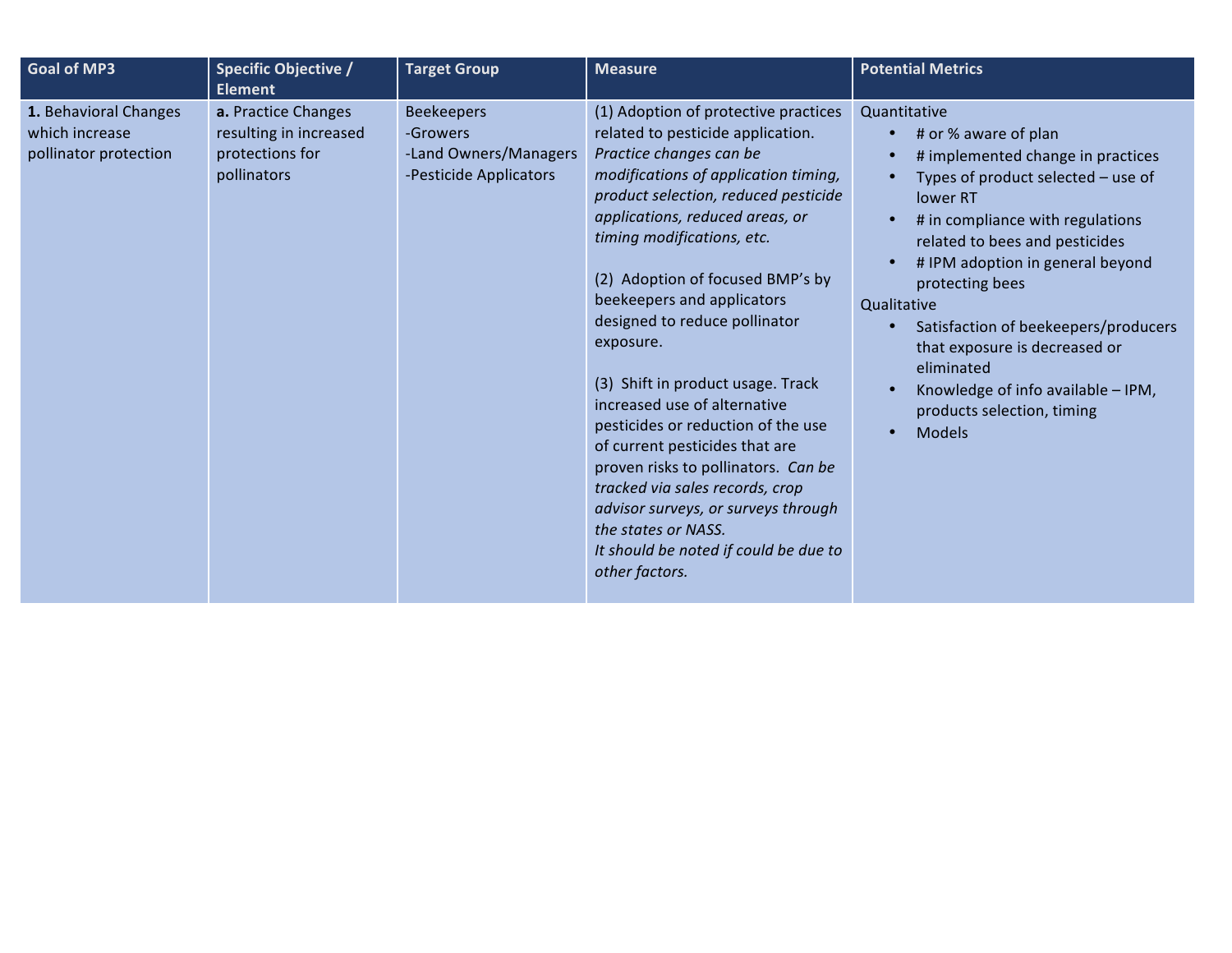| <b>Goal of MP3</b> | <b>Specific Objective /</b><br><b>Element</b>                                                    | <b>Target Group</b>                                                                                        | <b>Measure</b>                                                                                           | <b>Potential Metrics</b>                                                                                                                                                                                                                                                                                                                                                                                                                                                                   |
|--------------------|--------------------------------------------------------------------------------------------------|------------------------------------------------------------------------------------------------------------|----------------------------------------------------------------------------------------------------------|--------------------------------------------------------------------------------------------------------------------------------------------------------------------------------------------------------------------------------------------------------------------------------------------------------------------------------------------------------------------------------------------------------------------------------------------------------------------------------------------|
|                    | <b>b.</b> Improvements in<br>communication<br>between applicators,<br>growers, and<br>beekeepers | -Beekeepers<br>-Growers<br>-Pesticide Applicators<br>-Land<br>Owners/Managers**<br>-State/Federal Agencies | (1) Accounting of pre-application<br>meetings and ongoing notification<br>between growers and beekeepers | Quantitative<br>Is communication occurring? Has<br>contact occurred, % reporting<br>communication<br>Types of communication available -<br>web, GIS/mapping, notification<br>programs, etc.<br># Contracts utilized<br># using those types available<br># meetings on topic of communication<br>Qualitative<br>Level of 'trust' between groups<br>Greater transparency between groups<br>Regular communication habit<br>established<br>Ease of contact and availability of<br>contact info |
|                    | c. Improved and<br>continuing collaboration<br>among stakeholders                                | -Beekeepers<br>-Growers<br>-Pesticide Applicators<br>-Land Owner/Managers<br>-Stakeholder groups           | (1) Demonstrate continued<br>stakeholder engagement                                                      | Quantitative<br># Involved in plan development,<br>review and revision $-$ # meetings, or<br>input opportunities<br># Outreach<br># trainings<br># adopting plan elements<br>Qualitative<br>Ongoing stakeholder activities<br>Who is involved - down to public<br>level?<br>Type of relationships established                                                                                                                                                                              |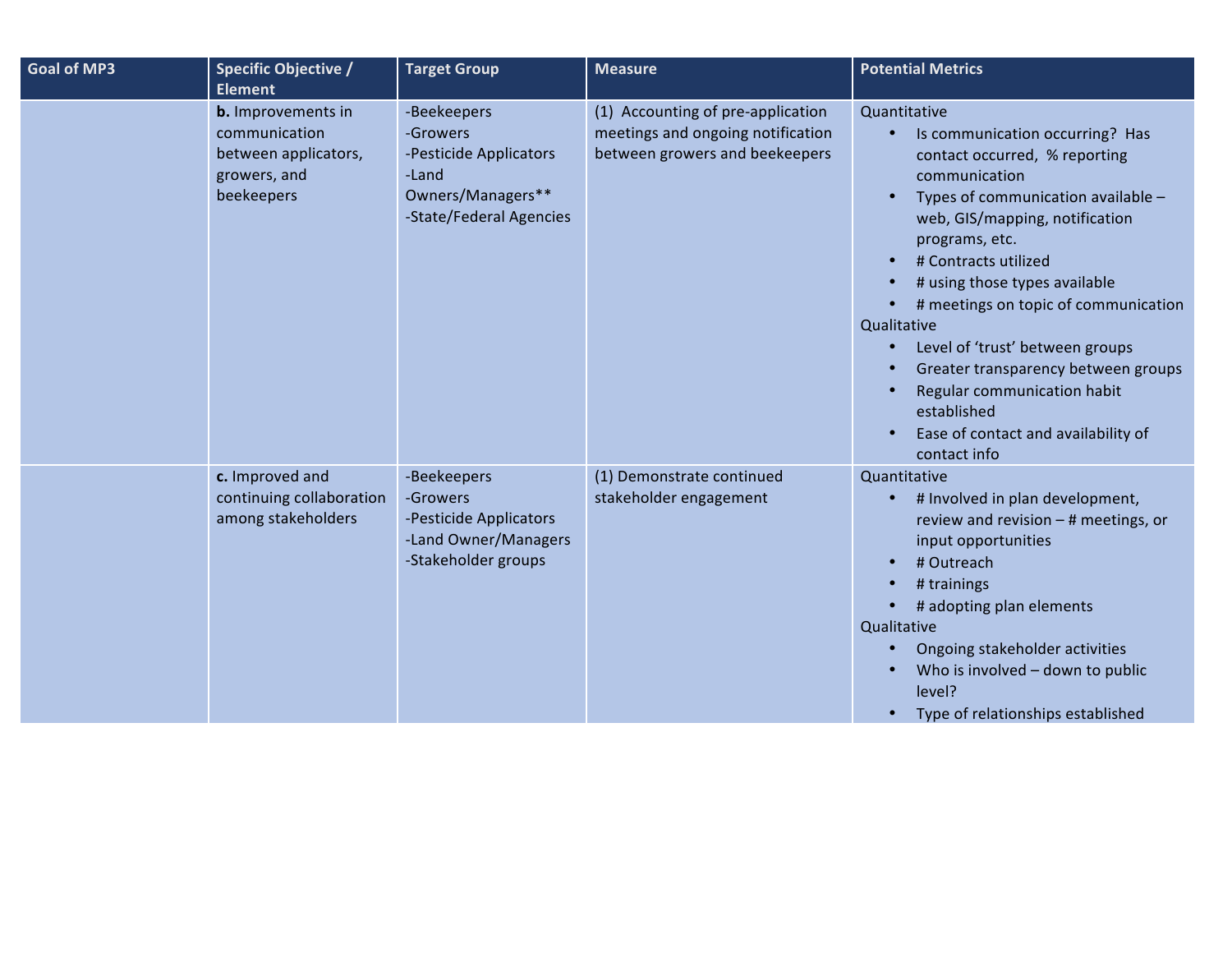| <b>Goal of MP3</b> | <b>Specific Objective /</b>                                | <b>Target Group</b>                                                                                                                                                           | <b>Measure</b>                                                                                                                                                                                                                                                                                                                                                                                                                                                    | <b>Potential Metrics</b>                                                                                                                                                                                                                                                                                                                                                                                                                                                                                                                                                                                                              |
|--------------------|------------------------------------------------------------|-------------------------------------------------------------------------------------------------------------------------------------------------------------------------------|-------------------------------------------------------------------------------------------------------------------------------------------------------------------------------------------------------------------------------------------------------------------------------------------------------------------------------------------------------------------------------------------------------------------------------------------------------------------|---------------------------------------------------------------------------------------------------------------------------------------------------------------------------------------------------------------------------------------------------------------------------------------------------------------------------------------------------------------------------------------------------------------------------------------------------------------------------------------------------------------------------------------------------------------------------------------------------------------------------------------|
|                    | Element                                                    |                                                                                                                                                                               |                                                                                                                                                                                                                                                                                                                                                                                                                                                                   |                                                                                                                                                                                                                                                                                                                                                                                                                                                                                                                                                                                                                                       |
|                    | d. Usage of Educational<br><b>Resources</b>                | -Beekeepers<br>-Growers<br>-Pesticide Applicators<br>-Land Owner/Managers<br>-Public                                                                                          | (1) Track use of educational<br>materials provided in the various<br>available formats.<br>(2) Track number of educational<br>program deliveries (in person) to<br>beekeepers, grower groups,<br>pesticide applicators or others<br>focused on MP3<br>Most educational materials are<br>provided through state agencies or<br>extension offices. Delivering this<br>information via the web would<br>allow states to track use of this<br>material by the public. | Quantitative<br># publications<br># attending trainings<br># visiting web or social media sites<br>Qualitative<br>Stakeholder awareness and attitude<br>about type and availability of<br>educational resources                                                                                                                                                                                                                                                                                                                                                                                                                       |
|                    | e. Adoption of MP3<br>recommendations on<br>risk reduction | -Beekeepers and/or<br>beekeeper organizations<br>-Pesticide applicators<br>and/or applicator<br>associations<br>-Grower and/or grower<br>organizations or<br>commodity groups | (1) Track number of adoptions of<br>plan elements by beekeeper and<br>grower organizations above<br>baseline.<br>A minimum number of plan<br>elements adoptions should be<br>considered when documenting<br>progress.<br>(2) Track the increase in<br>development or improvement of<br><b>Best Management Practices</b><br>developed and implemented. May<br>also consider BMPs additional to<br>those specified within the MP3                                   | Quantitative<br># selecting lower toxicity or lower<br>concentration pesticides selected and<br>other general preventive practices<br>used - timing, equipment, technique<br># based on prevention or risk<br>reduction models<br># crop producers reporting making<br>pest mgt. decisions resulting in<br>pollinator risk reduction<br># pollinator managers who report<br>modifying pollinator placement or<br>management based on notification of<br>pest management used for the<br>commodity.<br>Qualitative<br>Model development and results<br>Attitude of plan and if mitigated risk<br># who think plans have mitigated risk |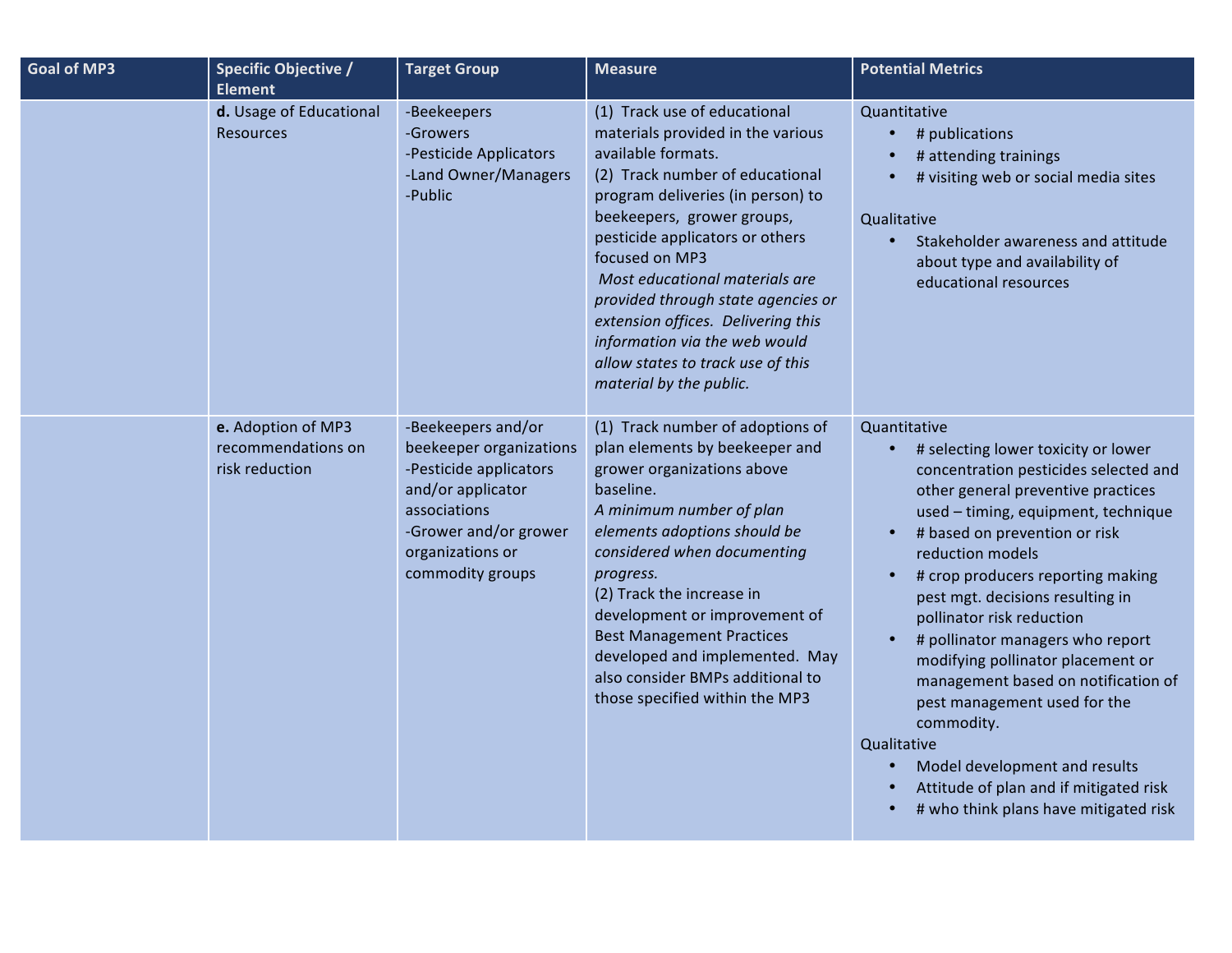| <b>Goal of MP3</b>                                   | <b>Specific Objective /</b>                                  | <b>Target Group</b>                          | <b>Measure</b>                                                                                                                                                                                                                                                                                                                                                                                                                                                                                                                                                                                                                                                                                                                      | <b>Potential Metrics</b>                                                                                                                                                                                                                                                                                                                                                                                                                                                                                                                                                                                                                                                                                                             |
|------------------------------------------------------|--------------------------------------------------------------|----------------------------------------------|-------------------------------------------------------------------------------------------------------------------------------------------------------------------------------------------------------------------------------------------------------------------------------------------------------------------------------------------------------------------------------------------------------------------------------------------------------------------------------------------------------------------------------------------------------------------------------------------------------------------------------------------------------------------------------------------------------------------------------------|--------------------------------------------------------------------------------------------------------------------------------------------------------------------------------------------------------------------------------------------------------------------------------------------------------------------------------------------------------------------------------------------------------------------------------------------------------------------------------------------------------------------------------------------------------------------------------------------------------------------------------------------------------------------------------------------------------------------------------------|
| 2. Reducing Exposure of<br><b>Bees to Pesticides</b> | <b>Element</b><br>a. Decrease Bee kills due<br>to pesticides | -Beekeepers<br>-State Regulatory<br>Agency   | (1) Document the number of bee<br>kills reported.<br>(2) Document scope of kills that<br>are reported.<br>If kills are reported, implementation<br>of MP3's should result in smaller<br>incidents. This should be<br>considered especially within the<br>first year where we may see reports<br>spike.<br>Adoption of MP3's should show<br>downward trends. Recommend<br>that trend analysis not occur until<br>after the first year of MP3's<br>adoption.<br>(3) Based on current baselines,<br>track the number of exposure<br>incidents (both lethal and sub<br>lethal)<br>(4) Conduct hive analysis and<br>document changes to "in hive"<br>exposure.<br>Shows change to what pesticides<br>are being brought back to the hive. | Quantitative<br># incidents demonstrated to be<br>$\bullet$<br>related to pesticide exposure through<br>use of bee kill investigation protocol<br># reports of pests<br>$\bullet$<br># hives registered<br>$\bullet$<br>the % of hive loss/increase<br># hives passing inspections<br># honey production<br>$\bullet$<br># pollination service providers<br>Change in hive health reports<br># bee kills in general<br>Baseline # for hives health and regular<br>$\bullet$<br>monitoring of change in level<br>Movement of bees<br>$\bullet$<br>Qualitative<br>Satisfaction of beekeepers in hive<br>$\bullet$<br>health<br>Hive health 'scale' rating established<br>Improvements to bee habitats -<br>forage, resting areas, etc. |
|                                                      | <b>b.</b> Decreased pesticide<br>levels in pollen analysis   | -Beekeepers<br>-State Regulatory<br>Agencies | (1) Conduct and track analysis of<br>hive pollen for changes in pesticide<br>potential exposure. Proper<br>protocols must be used for samples.<br>Documents decreases in impactful<br>pesticide concentrations for hive<br>pollen.                                                                                                                                                                                                                                                                                                                                                                                                                                                                                                  | Quantitative<br>Laboratory analysis results<br>$\bullet$<br>Should be careful with comparison<br>based on limit of detection.<br>Types of pesticides detected<br>$\bullet$                                                                                                                                                                                                                                                                                                                                                                                                                                                                                                                                                           |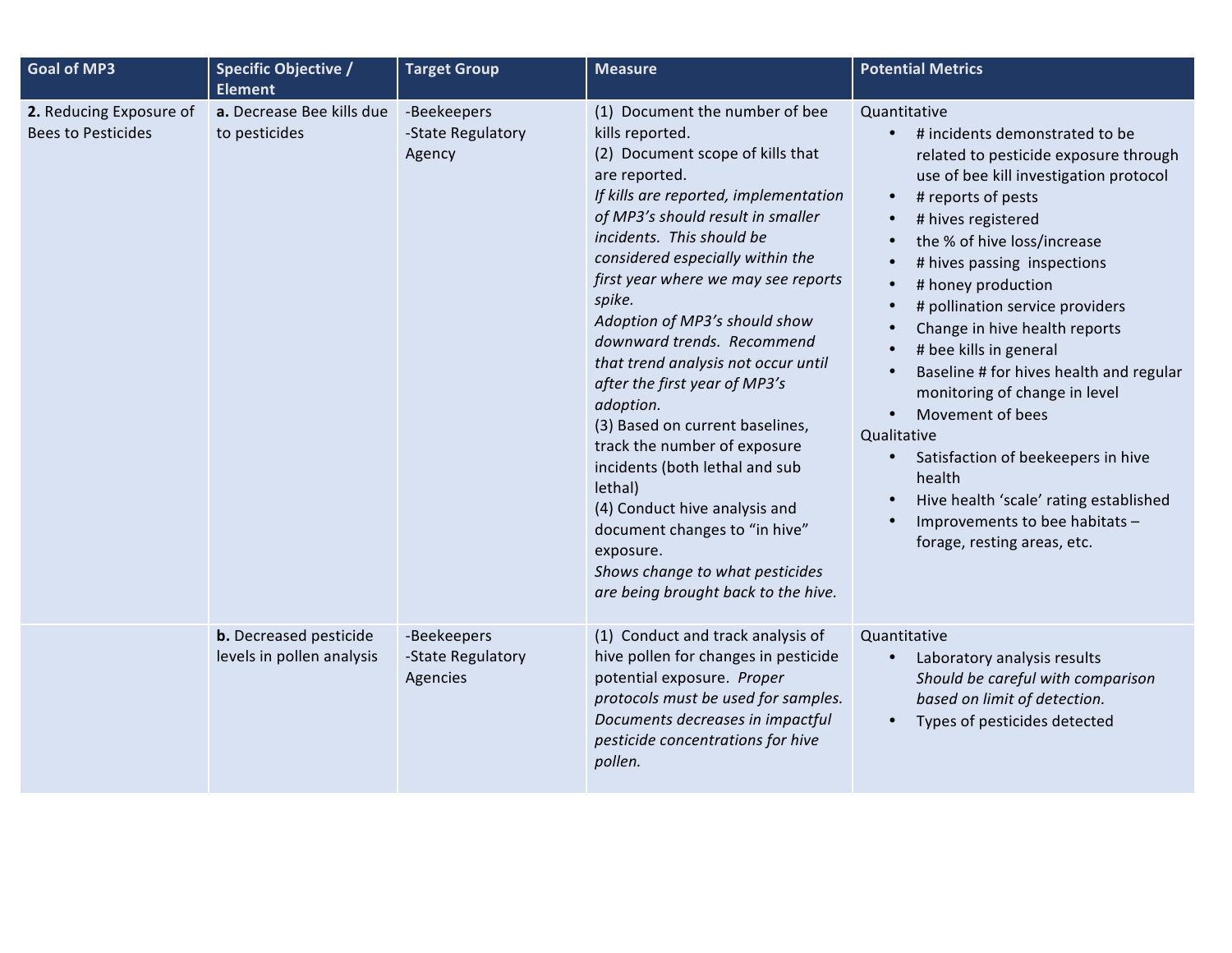| <b>Goal of MP3</b>                              | <b>Specific Objective /</b><br><b>Element</b>                                                                                    | <b>Target Group</b>                                                                                      | <b>Measure</b>                                                                                                                                                                                                                                                                                                                                                                                                       | <b>Potential Metrics</b>                                                                                                                                                                            |
|-------------------------------------------------|----------------------------------------------------------------------------------------------------------------------------------|----------------------------------------------------------------------------------------------------------|----------------------------------------------------------------------------------------------------------------------------------------------------------------------------------------------------------------------------------------------------------------------------------------------------------------------------------------------------------------------------------------------------------------------|-----------------------------------------------------------------------------------------------------------------------------------------------------------------------------------------------------|
| 3. Improve/Maintain<br><b>Pollinator Health</b> | a. Demonstrate<br>adequate hive<br>populations                                                                                   | -Beekeepers<br>-State/federal agencies<br>-State Apiary Inspector                                        | (1) Based on state / federal surveys<br>document changes in hive<br>populations (single) or overall hive<br>numbers.<br>(2) Track changes in USDA<br>pollinator surveys.<br>Population surveys need to consider<br>both the changes in the overall<br>number of hives and the hive<br>specific population in order to get a<br>true and accurate picture. Also<br>consider other factors - weather,<br>overwintering | Quantitative<br>State/federal population surveys<br>$\bullet$<br>Other population or survey sources<br>Hive info listed in goal 2                                                                   |
|                                                 | <b>b.</b> Adequate Honey<br>Production                                                                                           | -Beekeepers or<br>beekeeper organizations<br>-State regulatory<br>agencies<br>-Commodity<br>organization | (1) Track changes in commercial<br>honey production.<br>Increases would tend to point to<br>better overall hive health due to<br>MP3 implementation.<br>Should note other possible impacts.                                                                                                                                                                                                                          | Quantitative<br>Quantity of honey produced<br><b>Market statistics</b><br>Qualitative<br>Consumer demand                                                                                            |
| 4. Compliance                                   | a. Availability of<br>adequate and effective<br>in field assistance to<br>regulated community<br>about pollinator<br>protection. | -Beekeepers<br>-Growers<br>-State Regulatory<br>Agency                                                   | (1) On-site technical assistance<br>visits that are either voluntary or<br>occur as a result of complaint.<br>Compliance visits can provide for an<br>effective method to address specific<br>issues related to pesticide exposure<br>to pollinators. May consider more<br>than one program area's activities<br>or inspections.                                                                                     | Quantitative<br>Number of inspections and/or<br>$\bullet$<br>compliance visits by state agency<br>program(s)<br>Sampling results of hives/bees/honey<br>$\bullet$<br>or environments for residue(s) |